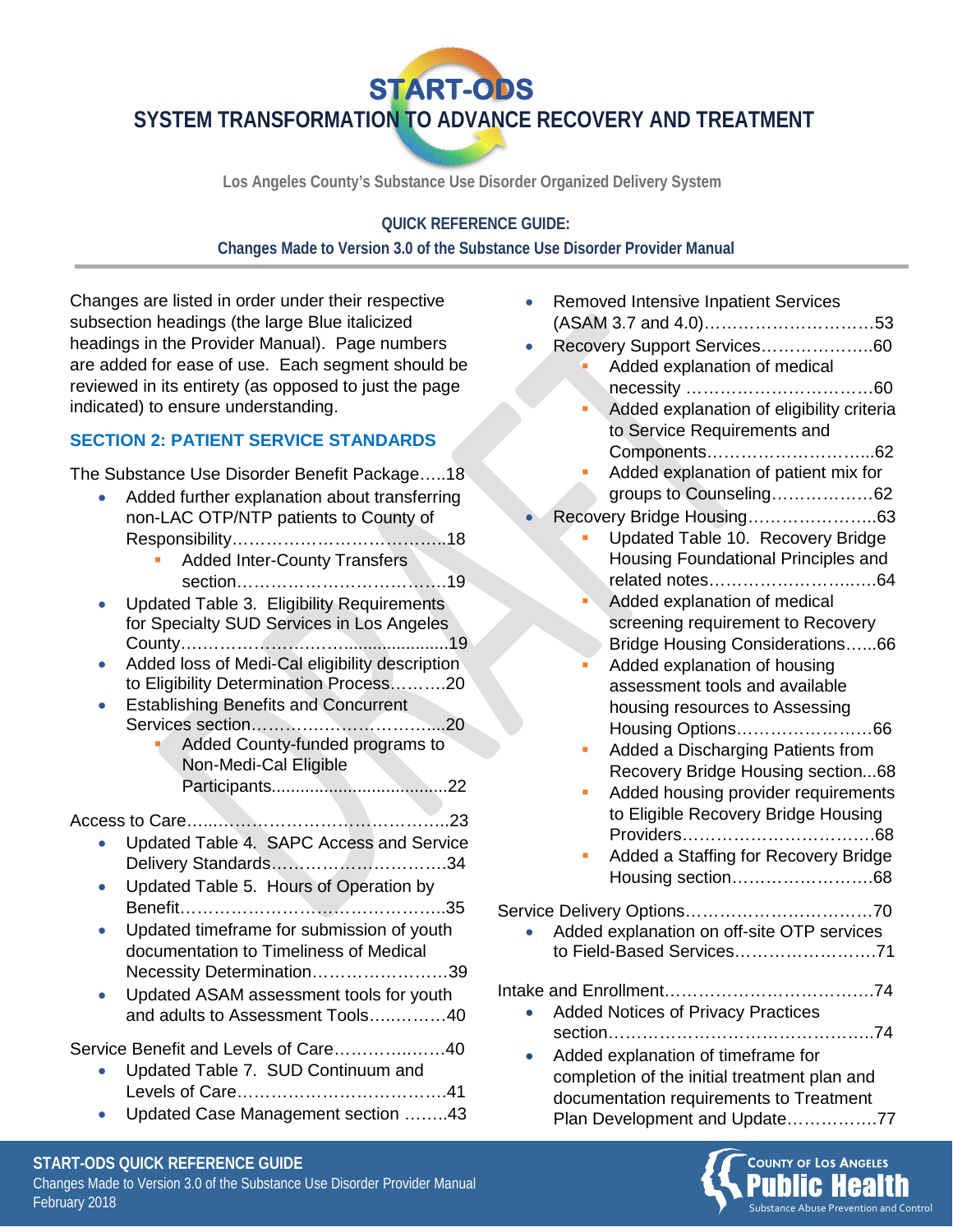Treatment Service Components……………………78

- Added explanation of group size and patient mix to Group Counseling.…………………..79
- Added explanation of group size and patient mix to Patient Education.…………………...79
- Updated terminology of MAT to Medication for Addiction Treatment within All Levels of Care…………………………………………..82
- Added explanation of billable services to Non-Emergency Transportation…………...84

Population-Based Services by Funding Source – Adult………………………………………………….101

- Updated referral process, intake, and treatment requirements to Department of Public Social Services (DPSS) – California Work Opportunity and Responsibility to Kids (CalWORKs) Referrals……………………110
- Updated referral process, intake, and treatment requirements to Department of Children and Family Services (DCFS) – Promoting Safe and Stable Families Time Limited Family Reunification (PSSF-TLFR) Referrals………………………………….…113
- Updated referral process, intake, and treatment requirements to Department of Children and Family Services – Family Dependency Drug Court (FDDC) Referrals…………………………………….114
- Added child Case Management, Child Care, and explanation of where to obtain further information to Perinatal Services Network……………………………………..116
- Updated Homeless Services section…….117

Population-Based Services by Funding Source – Youth……………………………………………..….119

• Added Staffing and Fingerprint Clearance section to Juvenile Justice Crime Prevention Act Program ……………………………….120

#### **SECTION 3: CLINICAL PROCESS STANDARDS**

Quality Improvement and Utilization Management Program …………………………………………….126

- Updated Table 16. Utilization Management Notification Timeframes and related notes………………………………………...131 • Added Transitions in Care section ………136
- Preauthorized Services……………………137

| Updated Table 17. Residential Pre-<br>authorization and Reauthorization<br>Service Limits137<br>Added explanation about incomplete<br>authorization requests to Residential<br>Treatment139<br><b>Removed Special Adult Populations</b><br><b>Removed Residential Grace Period</b><br>from Residential Treatment141<br>Added explanation of submission<br>process for pending Medi-Cal<br>applications to Residential<br>Treatment141<br>Added explanation of residential day<br>rate calculation to Residential<br>Treatment141<br>Removed Intensive Inpatient<br>Treatment section142<br>Updated Table 18. Preauthorized and<br><b>Authorized Service Request</b> |
|---------------------------------------------------------------------------------------------------------------------------------------------------------------------------------------------------------------------------------------------------------------------------------------------------------------------------------------------------------------------------------------------------------------------------------------------------------------------------------------------------------------------------------------------------------------------------------------------------------------------------------------------------------------------|
|                                                                                                                                                                                                                                                                                                                                                                                                                                                                                                                                                                                                                                                                     |
| Providers - Quality Improvement Expectations148<br>Updated site hour requirements to Medical                                                                                                                                                                                                                                                                                                                                                                                                                                                                                                                                                                        |
| Added explanation of role and                                                                                                                                                                                                                                                                                                                                                                                                                                                                                                                                                                                                                                       |
| responsibilities for Licensed-eligible LPHAs,<br>licensed prescribers, students, interns, and<br>trainees to Licensed Practitioners of the                                                                                                                                                                                                                                                                                                                                                                                                                                                                                                                          |
|                                                                                                                                                                                                                                                                                                                                                                                                                                                                                                                                                                                                                                                                     |
| Added explanation of training requirements<br>and options to Minimum Staffing                                                                                                                                                                                                                                                                                                                                                                                                                                                                                                                                                                                       |
| Updated Table 19. Treatment Plan Minimum<br>Added explanation of type(s) and frequency<br>of services to Treatment Plan162<br><b>Added Residential Progress Notes</b>                                                                                                                                                                                                                                                                                                                                                                                                                                                                                               |
|                                                                                                                                                                                                                                                                                                                                                                                                                                                                                                                                                                                                                                                                     |

- section………………………………………164 • Added explanation of Sage submission
- process to Discharge Summary and Transfer……………………………………..165

Risk Management and Reportable Incidents……171

• Added explanation of provider-preventable conditions to Reportable Incidents……….172

## **SECTION 4: BUSINESS PROCESS STANDARDS**



#### **START-ODS QUICK REFERENCE GUIDE**

Changes Made to Version 3.0 of the Substance Use Disorder Provider Manual February 2018 **Substance Abuse Prevention and Control** Control Control Control Control Control Control Control Control Control Control Control Control Control Control Control Control Control Control Control Control Control